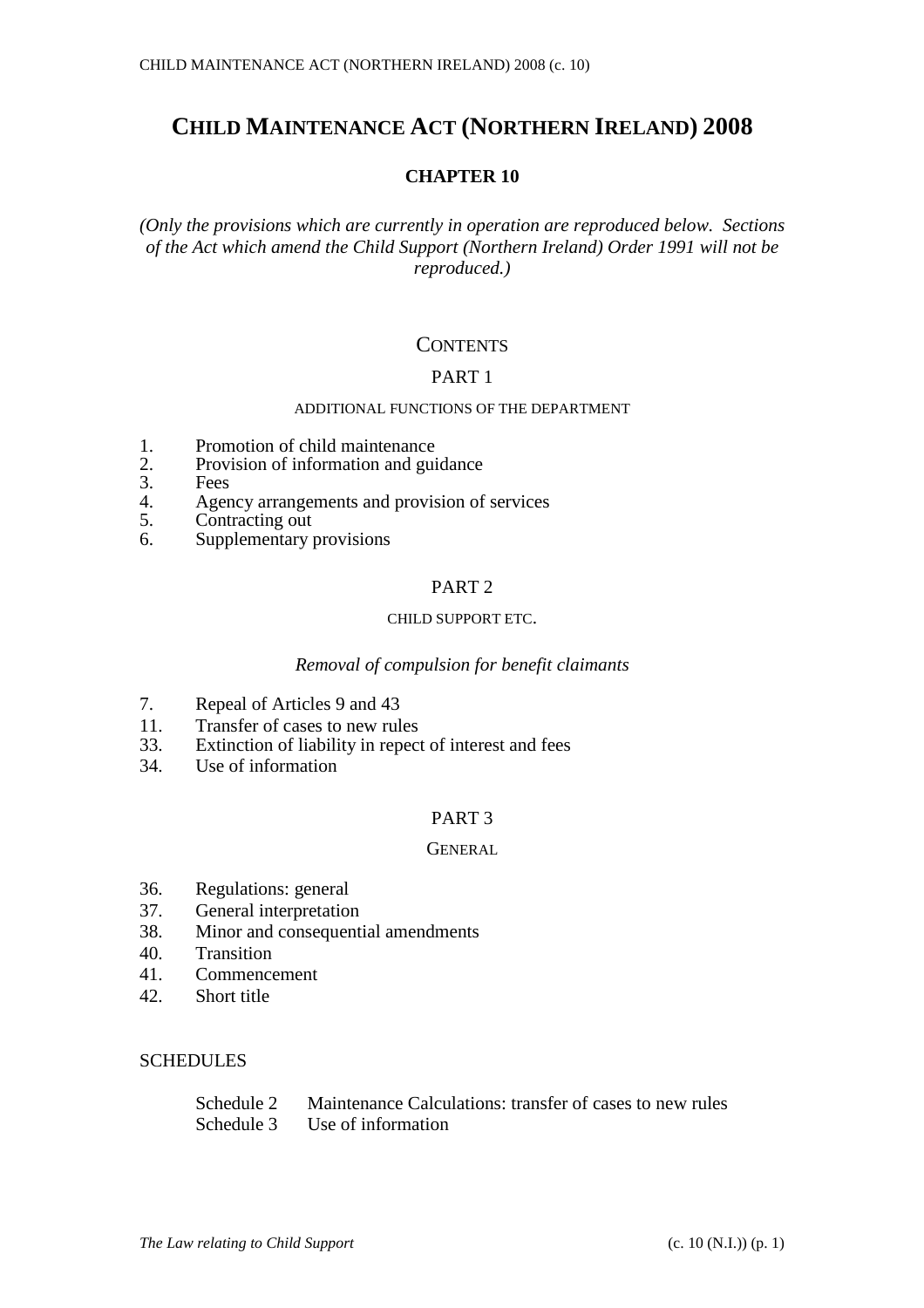An Act to amend the law relating to child support; and for connected purposes. [2nd July 2008]

BE IT ENACTED by being passed by the Northern Ireland Assembly and assented to by Her Majesty as follows:

## PART 1

#### ADDITIONAL FUNCTIONS OF THE DEPARTMENT

#### **Promotion of child maintenance**

**1.** The Department must take such steps as it thinks appropriate for the purpose of raising awareness among parents of the importance of―

- (a) taking responsibility for the maintenance of their children, and
- (b) making the appropriate arrangements for the maintenance of children of theirs who live apart from them.

#### **Provision of information and guidance**

**2.―**(1) The Department must provide to parents such information and guidance as it thinks appropriate for the purpose of helping to secure the existence of effective maintenance arrangements for children who live apart from one or both of their parents.

(2) The Department may provide information for other purposes in the course of exercising its functions under subsection (1).

#### **Fees**

**3.**―(1) The Department may by regulations make provision about the charging of fees by the Department in connection with the exercise of its functions relating to child support.

(2) Regulations under subsection (1) may, in particular, make provision―

- (a) about when a fee may be charged;
- (b) about the amount which may be charged;
- (c) for the supply of information needed for the purpose of determining the amount which may be charged;
- (d) about who is liable to pay any fee charged  $\blacktriangleright$ <sup>1</sup> (including provision for the apportionment of fees and the maters to be taken into account in determining an apportionment)◄;
- (e) about when any fee charged is payable;
- (f) about the recovery of fees charged;
- (g) about  $\blacktriangleright^2$  < reduction or repayment of fees;
- ►**<sup>3</sup>** (h) about waiver of fees (including the matters to be taken into account in determining a waiver) <

(3) The power conferred by subsection (1) includes power to make provision for the charging of fees which are not related to costs.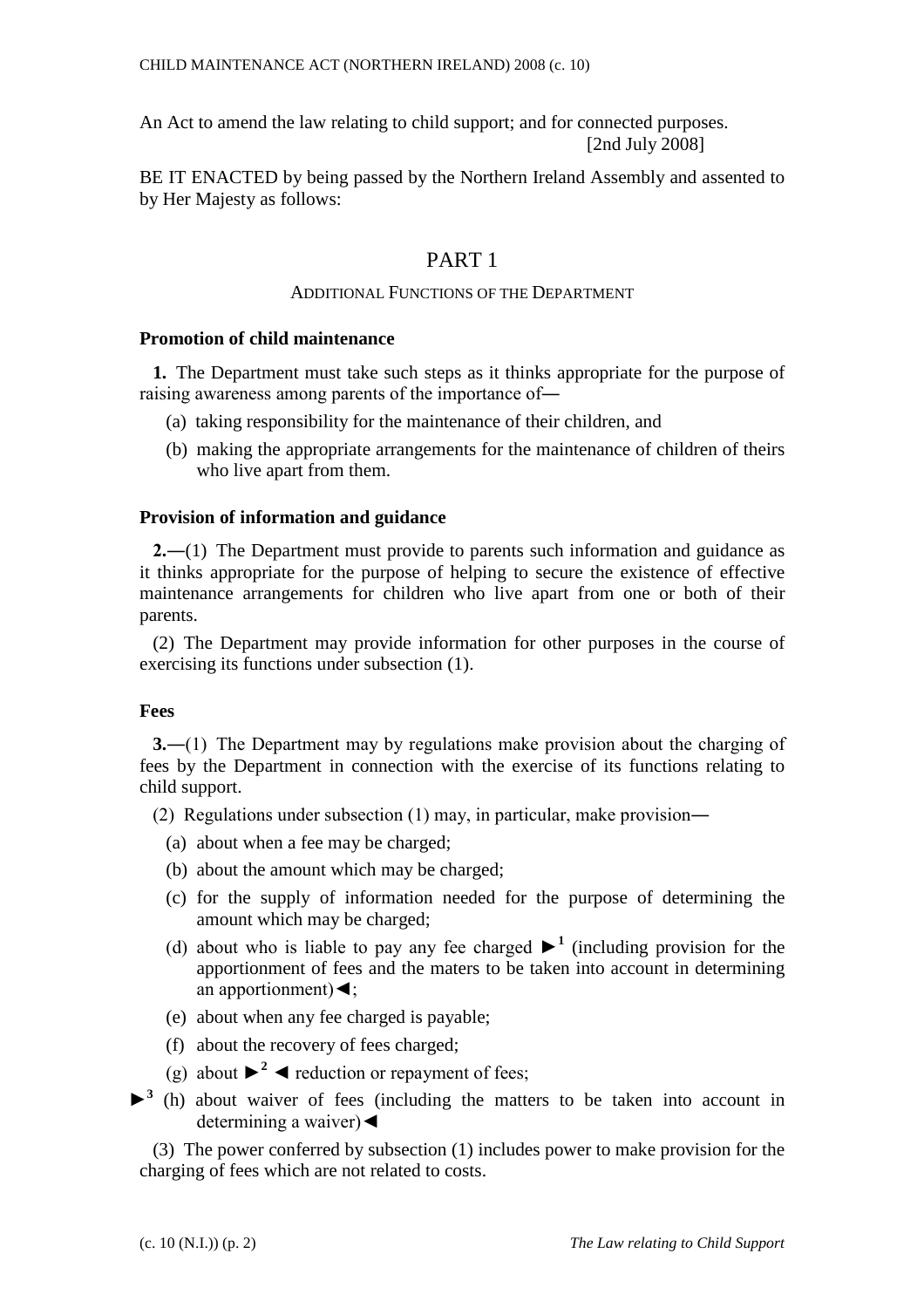►**<sup>4</sup>** (3A) The Department must review the effect of the first regulations made under subsection (1).

(3B) The review must take place before the end of the period of 30 months beginning with day on which those regulations come into operation.

(3C) After the review, the Department must make and publish a report containing-

(a) the conclusion of the review; and

(b) a statement as to what the Department proposes to do in view of those conclusions.

(3D) The report must be laid before the Assembly by the Department. ◄

(4) The Department may by regulations provide that the provisions of the Child Support (Northern Ireland) Order 1991 (NI 23)(in this Act referred to as "the Child Support Order") with respect to―

- (a) the collection of child support maintenance,
- (b) the enforcement of any obligation to pay child support maintenance,

shall apply equally (with any necessary modifications) to fees payable by virtue of regulations under subsection (1).

(5) The Department may by regulations make provision for a person affected by a decision of the Department under regulations under subsection (1) to have a right of appeal against the decision to an appeal tribunal.

(6) Paragraphs (3) to (5), (7) and (8) of Article 22 of the Child Support Order (appeals to appeal tribunals) apply to appeals under regulations under subsection (5) as they apply to appeals under that Article.

#### **Agency arrangements and provision of services**

**4**.―(1) Arrangements may be made between the Department and any relevant authority for―

- (a) any functions of one of them to be exercised on their behalf by, or by members of staff of, the other;
- (b) the provision of administrative, professional or technical services by one of them for the other.

(2) The reference in subsection (1)(a) to functions does not include functions of making, confirming or approving statutory rules.

(3) The Department may make arrangements under this section on such terms and conditions as it thinks fit.

- (4) In this section "relevant authority" means―
	- (a) any Northern Ireland department;
	- (b) a public body specified in regulations made by the Department for the purposes of this section.

(5) For the purposes of this section, functions of the Department are functions relating to child support.

#### **Contracting out**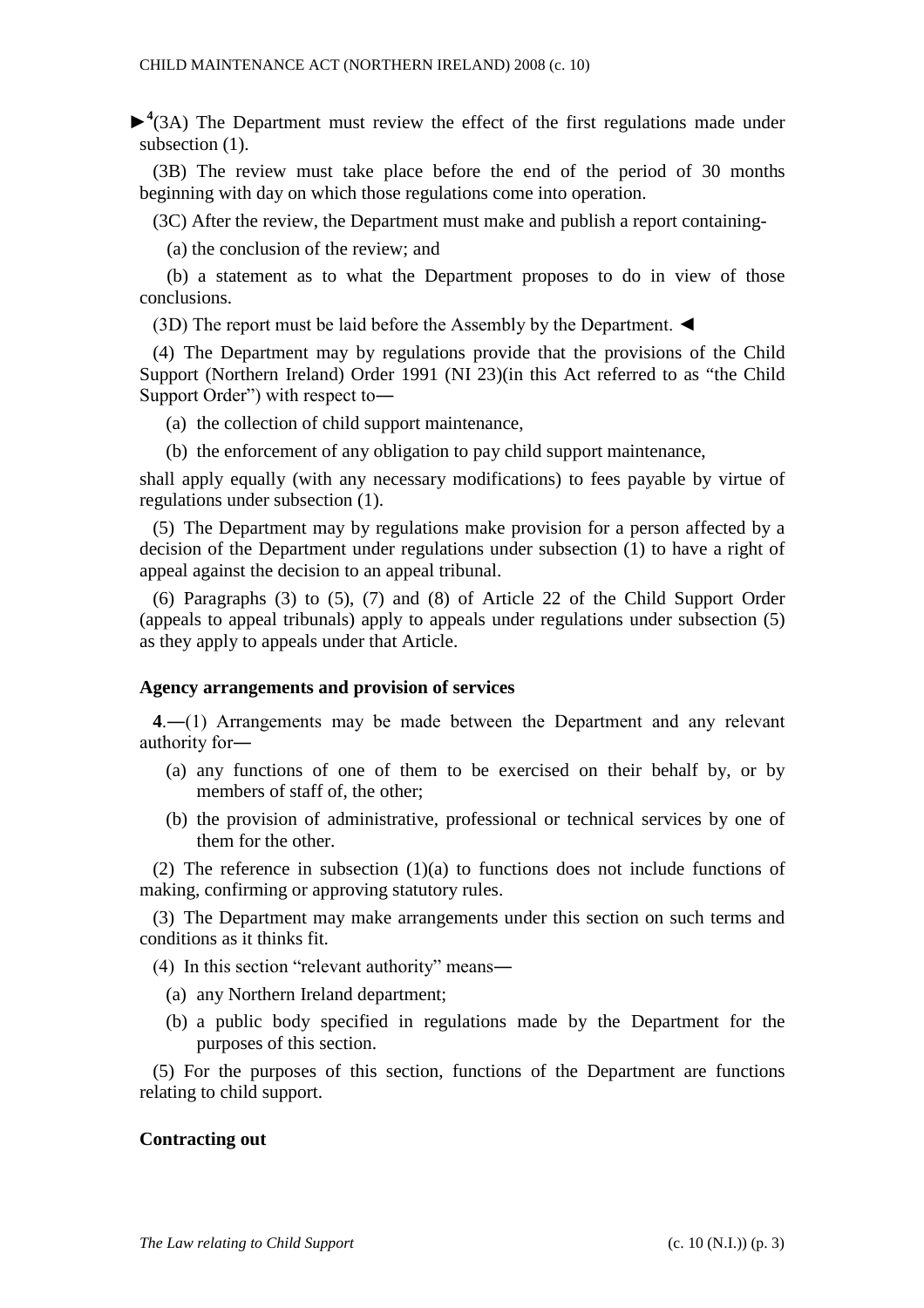**5.**―(1) Any function relating to child support may be exercised by, or by employees of, such person (if any) as the Department may authorise for the purpose.

(2) An authorisation given by virtue of subsection (1) may authorise the exercise of the function concerned―

- (a) either wholly or to such extent as may by specified in the authorisation,
- (b) either generally or in such cases or areas as may be so specified, and
- (c) either unconditionally or subject to the fulfilment of such conditions as may be so specified.
- (3) An authorisation given by virtue of subsection (1)―
	- (a) may specify its duration,
	- (b) may be revoked at any time by the Department, and
	- (c) shall not prevent the Department or any other person from exercising the function to which the authorisation relates.

(4) Where a person is authorised to exercise any function by virtue of subsection (1), anything done or omitted to be done by or in relation to that person (or an employee of that person) in, or in connection with, the exercise or purported exercise of the function shall be treated for all purposes as done or omitted to be done by or in relation to the Department.

- (5) Subsection (4) shall not apply―
	- (a) for the purposes of so much of any contract made between the authorised person and the Department as relates to the exercise of the function, or
	- (b) for the purposes of any criminal proceedings brought in respect of anything done or omitted to be done by the authorised person (or an employee of that person).
- (6) Where―
	- (a) a person is authorised to exercise any function by virtue of subsection (1), and
	- (b) the authorisation is revoked at a time when a relevant contract is subsisting,

the authorised person shall be entitled to treat the relevant contract as repudiated by the Department (and not as frustrated by reason of the revocation).

(7) In subsection (6), the reference to a relevant contract is to so much of any contract made between the authorised person and the Department as relates to the exercise of the function.

#### **Supplementary provisions**

**6.**―(1) In this Part, "child" has the same meaning as in the Child Support Order.

(2) The Department may by regulations make provision about when a child is, or is not, to be regarded for the purposes of the Part as living apart from a parent.

(3) In this Part, "functions relating to child support" means functions of the Department under―

- (a) this Act or under any provision made under this Act;
- (b) the Child Support Order or under any provision made under that Order;
- (c) the Child Support (Northern Ireland) Order 1995 (NI 13) or under any provision made under that Order.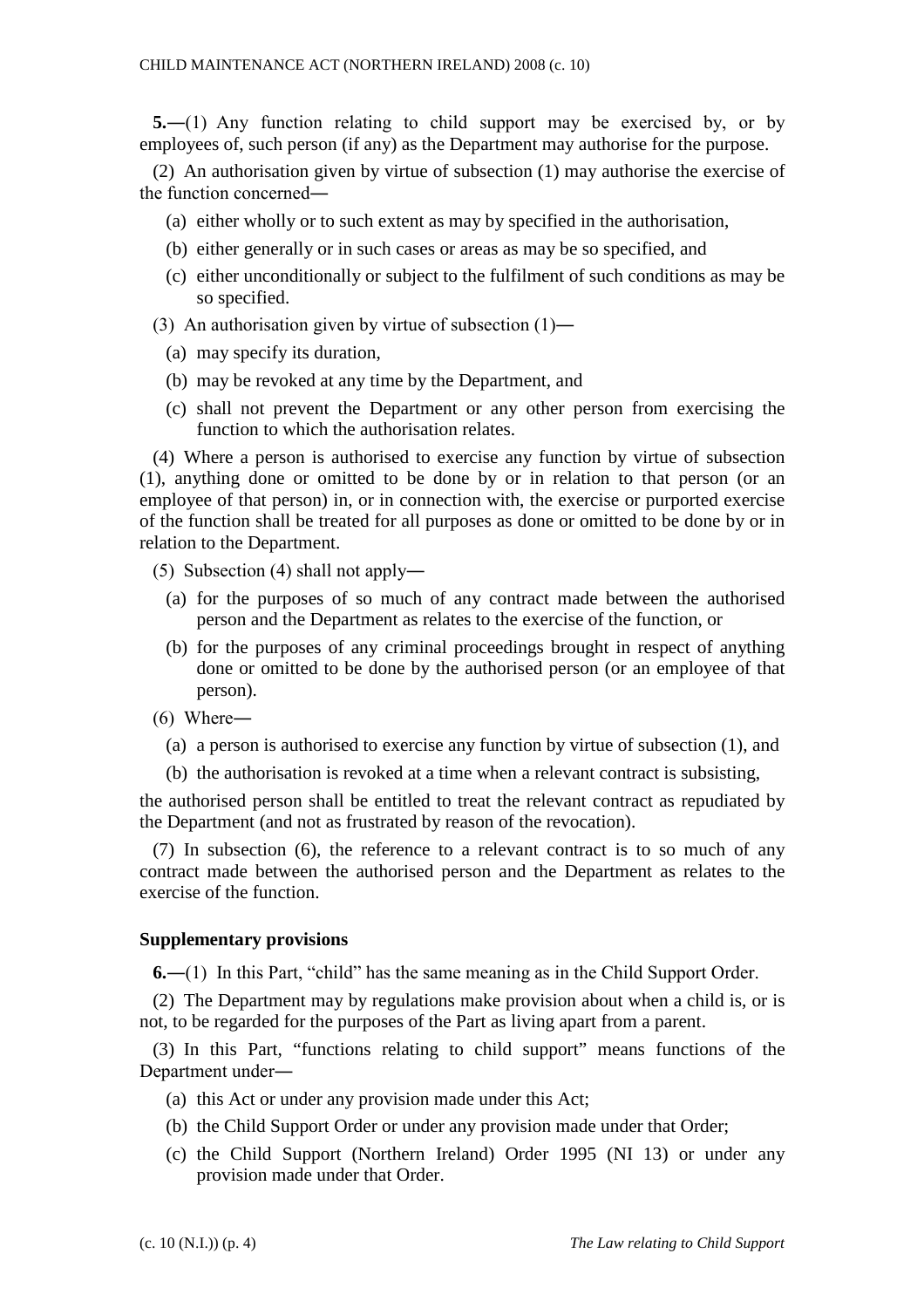### PART 2

#### CHILD SUPPORT ETC.

#### *Removal of compulsion for benefit claimants*

#### **Repeal of Articles 9 and 43**

**7.** The following provisions of the Child Support Order cease to have effect—

- (a) Article 9 (under which the claim of benefit by or in respect of a parent with care, or the payment of benefit to or in respect of such a person, triggers an application by her or him for child support maintenance), and
- (b) Article 43 (which enables the Department in certain circumstances to reduce the benefit of a person in relation to whom Article 9 triggers the making of an application for child support maintenance).

#### **Transfer of cases to new rules**

**11.** Schedule 2 (which makes provision for, and in connection with, enabling the Department to require existing cases to transfer to the new maintenance calculation rules or to leave the statutory scheme, so far as future accrual of liability is concerned) has effect.

#### **Extinction of liability in respect of interest and fees**

**33.** Any outstanding liability in respect of the following is extinguished—

- (a) interest under the Child Support (Arrears, Interest and Adjustment of Maintenance Assessments) Regulations (Northern Ireland) 1992 (SR 1992/342);
- (b) fees under the Child Support Fees Regulations (Northern Ireland) 1993 (SR 1993/73).

#### **Use of information**

**34.** Schedule 3 (which makes provision about the use of information for purposes of public administration) has effect.

### PART 3

#### GENERAL

#### **Regulations: general**

**36.**—(1) Power to make regulations under this Act includes power to make incidental, supplementary, consequential or transitional provision or savings.

(2) Power to make regulations under this Act may be exercised so as to provide for a person to exercise a discretion in dealing with any matter.

(3) Subject to the following provisions of this section, any regulations made under this Act shall be subject to negative resolution.

(4) Regulations under section 3(1) or (4) or the first regulations under paragraphs 2(1), 3(1), 5(1) or (2), 6(1) or (3) or 7 of Schedule 2—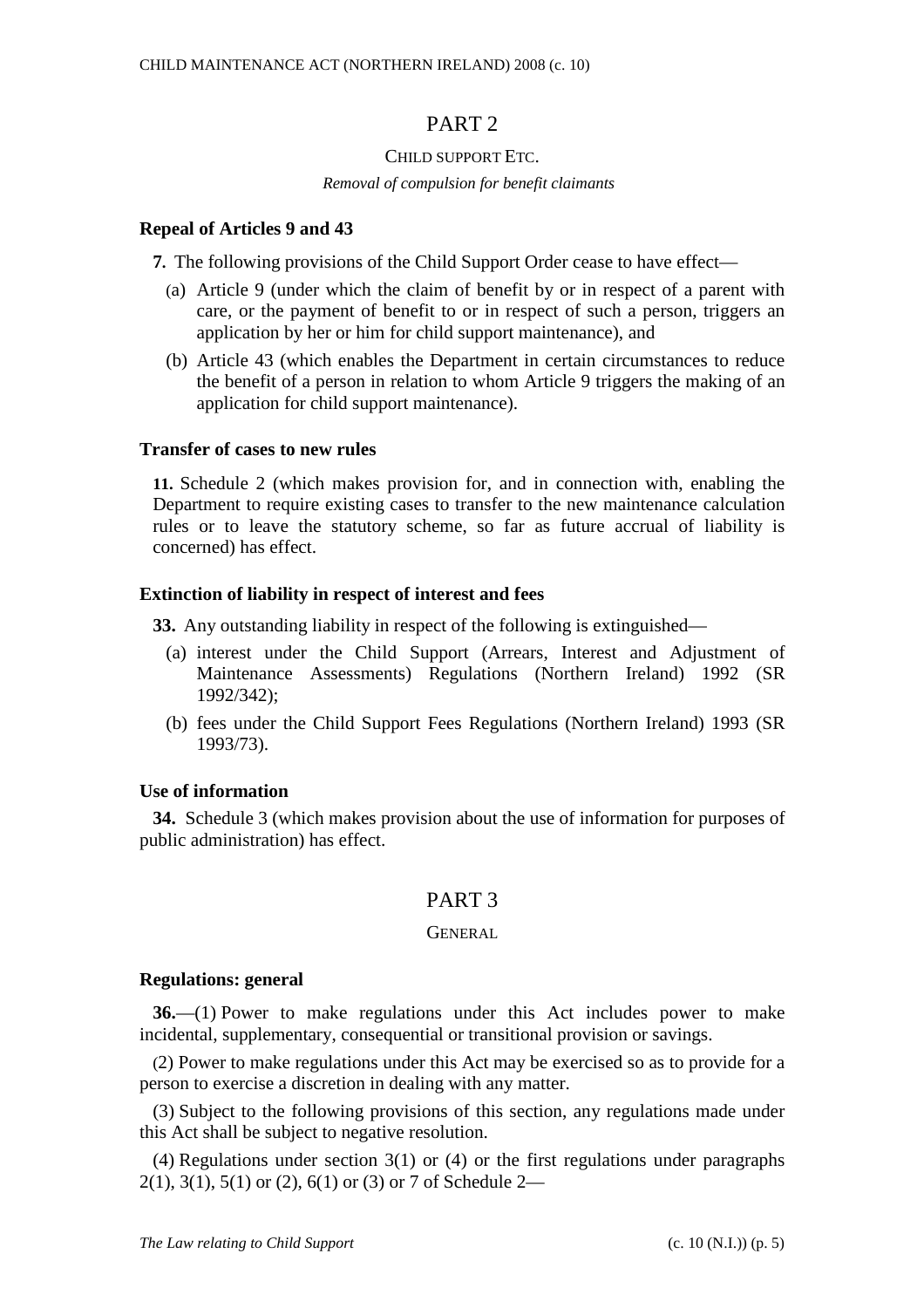- (a) must be laid before the Assembly after being made; and
- (b) take effect on such date as may be specified in the regulations, but (without prejudice to the validity of anything done thereunder or to the making of new regulations) cease to have effect upon the expiration of a period of 6 months from that date unless at some time before the expiration of that period the regulations are approved by a resolution of the Assembly.
- (5) This subsection applies to any regulations under this Act which—
	- (a) but for subsection (6), would be subject to negative resolution, and
	- (b) are contained in a statutory rule which includes any regulations subject to the confirmatory procedure.

(6) Any regulations to which subsection (5) applies shall not be subject to negative resolution, but shall be subject to the confirmatory procedure.

(7) In this section "the confirmatory procedure" means the procedure described in subsection (4).

### **General interpretation**

**37**.—(1) In this Act—

"the Child Support Order" means the Child Support (Northern Ireland) Order 1991 (NI 23);

"the Department" means the Department for Social Development;

- "statutory provision" has the meaning assigned to it by section 1(f) of the Interpretation Act (Northern Ireland) 1954 (c. 33).
- (2) Where—
	- (a) this Act amends or repeals a statutory provision contained in the Child Support Order which has been amended by the Child Support, Pensions and Social Security Act (Northern Ireland) 2000 (c. 4), and
	- (b) the amendment by the 2000 Act has been brought into operation for limited purposes only,

the reference to the statutory provision shall, unless the contrary intention appears, be read as a reference to the statutory provision as it has effect apart from the 2000 Act, as well as to the statutory provision as amended by that Act.

#### **Minor and consequential amendments**

**38**.—(1)

(2) The Department may by regulations make provision consequential on this Act amending, repealing or revoking any statutory provision.

#### **Transition**

**40.**—(1) The Department may, in relation to Article 9 or 43 of the Child Support Order, by regulations make provision for the Article to have effect with such modifications as the Department considers expedient in anticipation of the coming into operation of section 7.

(2) Articles 22(5A), 32A, 32E, 32F, 32J, 32L, 32M, 38C to 38E, 40A, 45A, 45B and 45D of the Child Support Order shall have effect as if "child support maintenance"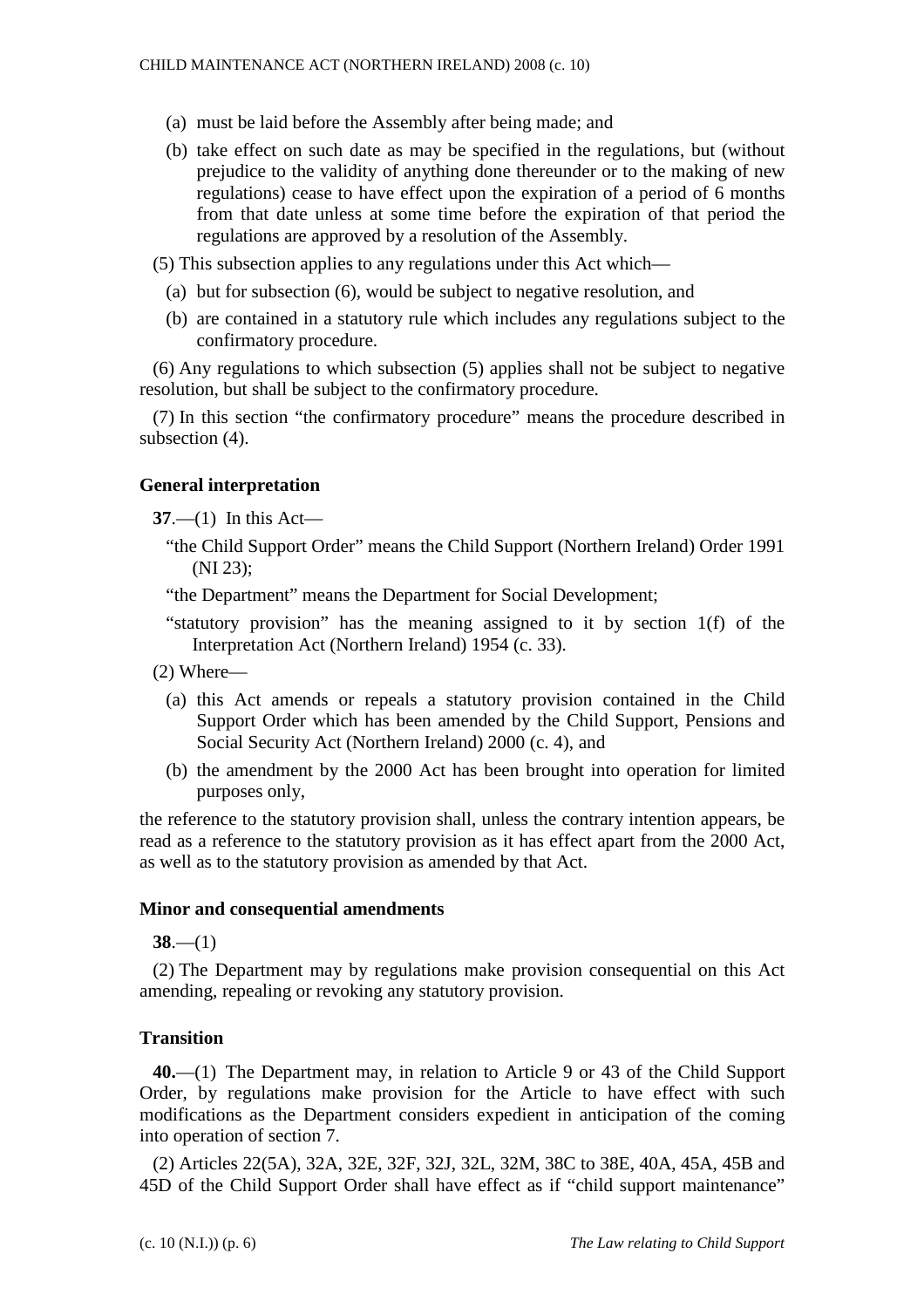included periodical payments required to be paid in accordance with a maintenance assessment under the Order.

(3) Articles 22(7A), 32A, 32C, 32E, 32F, 32J, 32L, 32M, 36B, 36G, 37, 37A and 45B of the Child Support Order shall have effect as if "maintenance calculation" included a maintenance assessment under the Order.

(4) Articles 35, 36B, 36G, 36J, 37, 37A and 45D of the Child Support Order shall have effect as if orders made under Article 33 of that Order had been made under Article 32M of that Order.

(5) An order may be made under Article 32M of the Child Support Order in respect of an amount even though the time within which an application could have been instituted under Article 33 of that Order for an order in respect of that amount has expired.

(6) The Department may by regulations make in connection with the coming into operation of any provision of this Act such transitional provision or savings as the Department considers necessary or expedient.

#### **Commencement**

**41**.—(1) This Act (except sections 36, 37(1), 40(6), this section and section 42) shall come into operation on such day or days as the Department may by order appoint.

(2) An order under subsection (1) may include such transitional provision or savings as the Department considers necessary or expedient in connection with bringing any provision of this Act into operation.

(3) An order under subsection (1) appointing the day on which section 30 is to come into operation may be made only with the consent of the Lord Chancellor.

#### **Short title**

**42**. This Act may be cited as the Child Maintenance Act (Northern Ireland) 2008.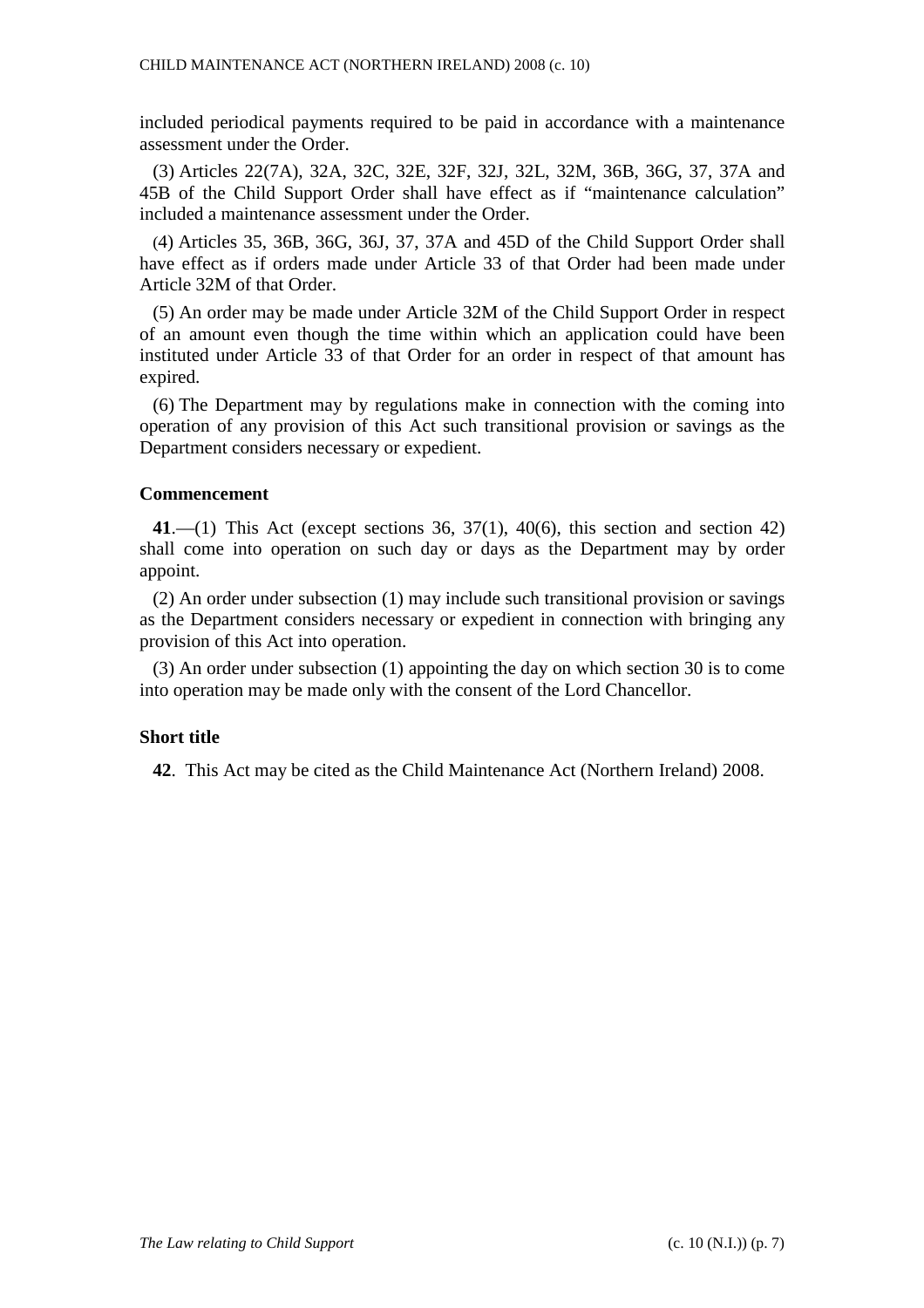### **SCHEDULES**

## Schedule 2

Maintenance calculations: transfer of cases to new rules Section 11

#### **Power to require a decision about whether to stay in the statutory scheme**

1.―(1) The Department may require the interested parties in relation to an existing case to choose whether or not to stay in the statutory scheme, so far as future accrual of liability is concerned.

(2) The reference in sub-paragraph (1) to an existing case is to any of the following―

- (a) a maintenance assessment,
- (b) an application for a maintenance assessment,
- (c) a maintenance calculation made under existing rules, and
- (d) an application for a maintenance calculation which will fall to be made under existing rules.

(3) For the purposes of this paragraph, a maintenance calculation is made (or will fall to be made) under existing rules if the amount of the periodical payments required to be paid in accordance with it is (or will be) determined otherwise than in accordance with Part 1 of Schedule 1 to the Child Support Order as amended by this Act.

2.―(1) The Department may by regulations make provision about the exercise of the power under paragraph 1(1).

(2) Regulations under sub-paragraph (1) may, in particular―

- (a) make provision about timing in relation to exercise of the power;
- (b) make provision for exercise of the power in stages;
- (c) specify principles for determining the order in which particular cases are to be dealt with under the power;
- (d) make provision about procedure in relation to exercise of the power.

3.―(1) The Department shall by regulations make such provision as it thinks fit about exercise of the right to make a choice required under paragraph 1(1).

(2) Regulations under sub-paragraph (1) shall, in particular―

- (a) make provision about the time within which the choice must be made;
- (b) make provision for a choice to stay in the statutory scheme to be made by means of an application to the Department for a maintenance calculation;
- (c) make provision about the form and content of any application required by provision under paragraph (b).

4. If, in a particular case, any of the interested parties chooses not to stay in the statutory scheme, that person's choice shall be disregarded if any of the other interested parties choose to stay in the statutory scheme.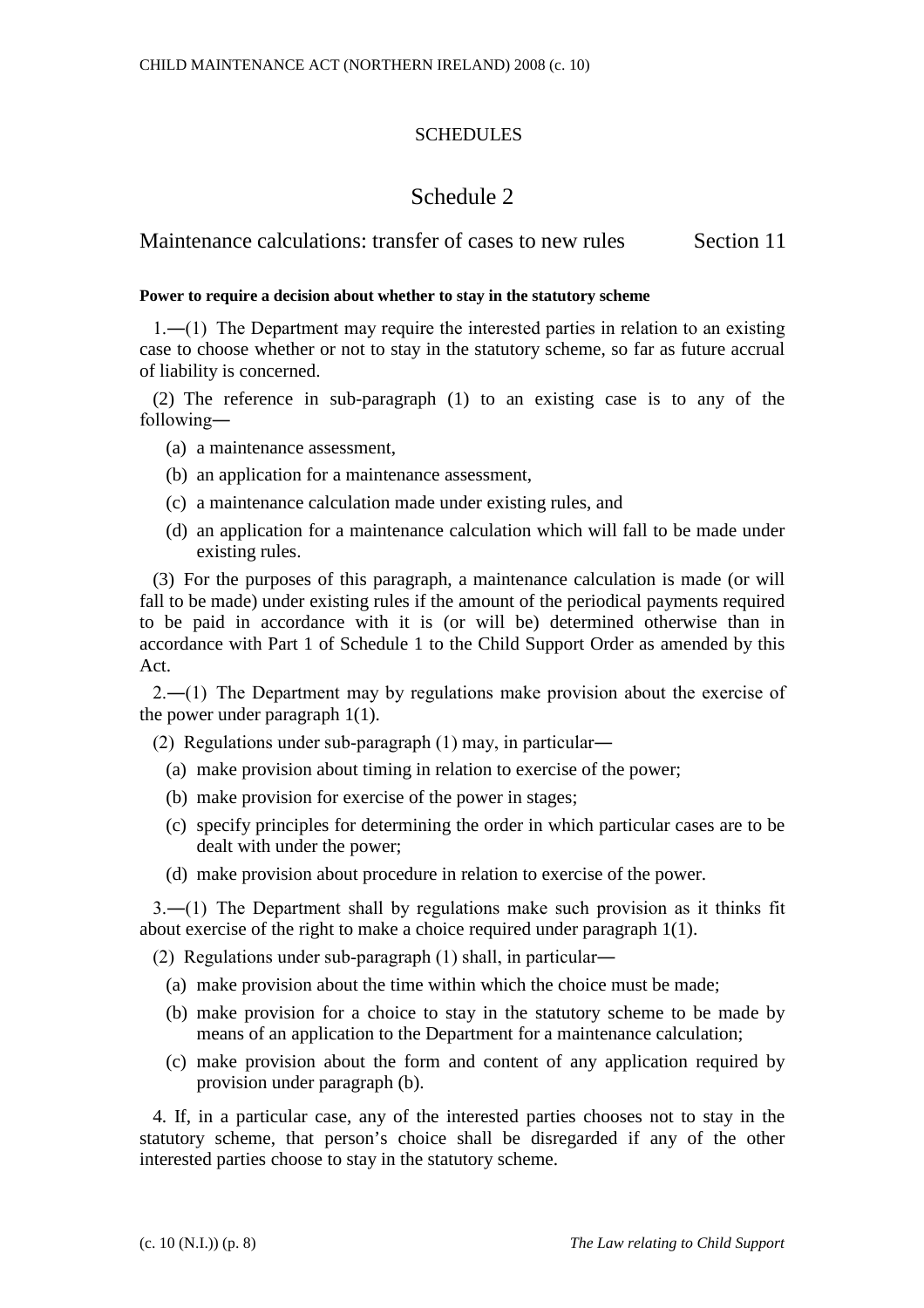#### **Effect on accrual of liability of exercise of power under paragraph 1**

 $5.$ —(1) Where the power under paragraph  $1(1)$  is exercised in relation to a maintenance assessment or maintenance calculation, liability under the assessment or calculation shall cease to accrue with effect from such date as may be determined in accordance with regulations made by the Department.

(2) Where the power under paragraph 1(1) is exercised in relation to an application for a maintenance assessment or maintenance calculation, liability under any assessment or calculation made in response to the application shall accrue only in respect of the period ending with such date as may be determined in accordance with regulations made by the Department.

#### **Additional powers**

6.―(1) The Department may by regulations make such provision as appears to it to be necessary or expedient for the purposes of, or in connection with, giving effect to a decision not to leave the statutory scheme.

(2) Regulations under sub-paragraph (1) may, in particular―

- (a) make provision about procedure in relation to determination of an application made in pursuance of regulations under paragraph 3;
- (b) make provision about the application of the Child Support Order in relation to a maintenance calculation made in response to such an application;
- (c) prescribe circumstances in which liability under such a maintenance calculation is to be subject to a prescribed adjustment.

. (3) The Department may by regulations make provision enabling the Department to treat an application of the kind mentioned in paragraph 1(2)(b) or (d) as withdrawn if none of the interested parties chooses to stay in the statutory scheme.

#### **Interpretation**

7. In this Schedule―

"interested parties" has such meaning as may be prescribed;

"maintenance assessment" means an assessment of maintenance made under the Child Support Order;

"maintenance calculation" means a calculation of maintenance made under that Order;

"prescribed" means prescribed by regulations made by the Department;

"statutory scheme" means the scheme for child support maintenance under that Order.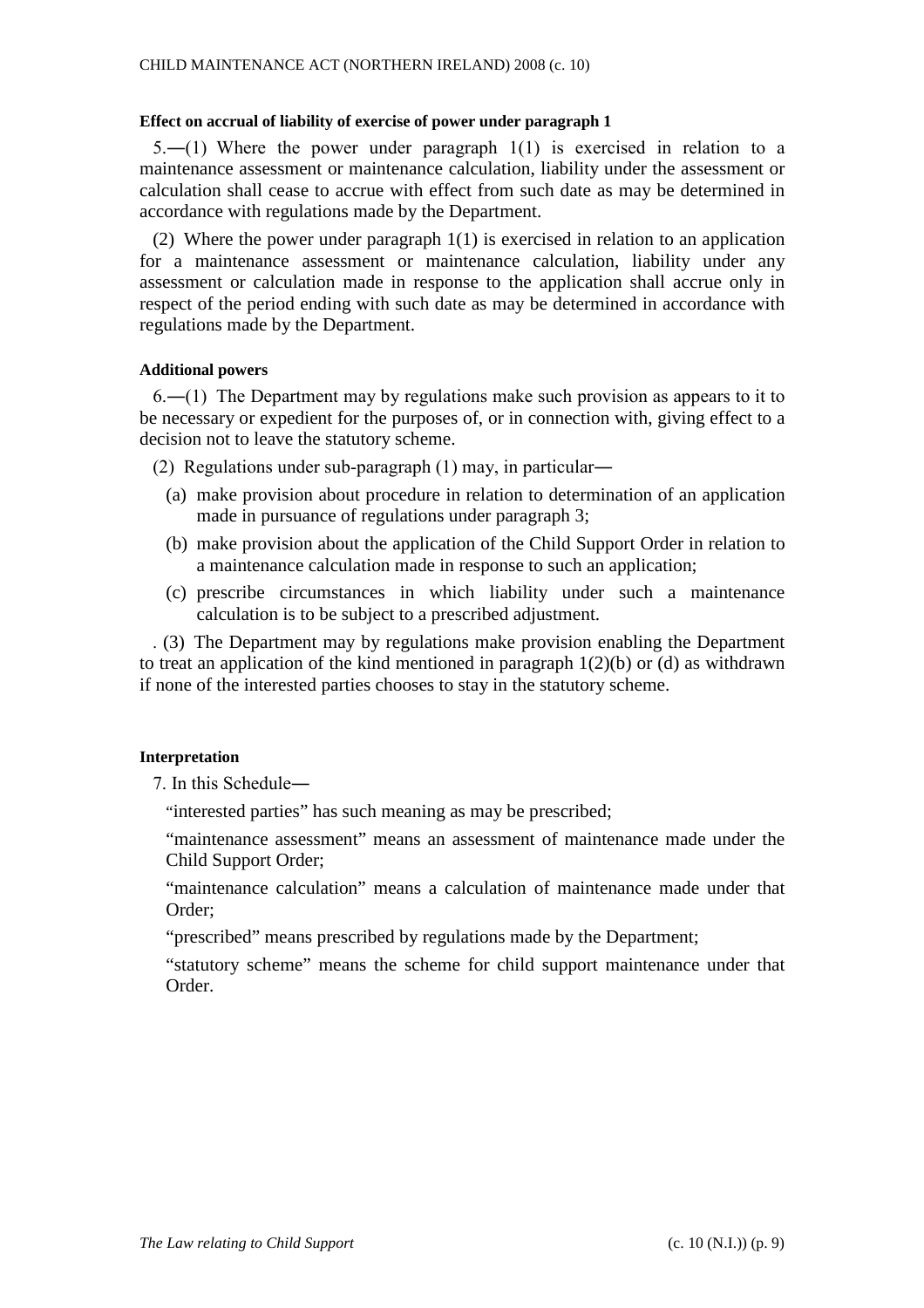# Schedule 3

## Use of Information Section 34

1.―(1) This paragraph applies to information which is held for the purposes of functions relating to income tax, contributions, tax credits, child benefit or guardian's allowance―

- (a) by the Commissioners for Her Majesty's Revenue and Customs, or
- (b) by a person providing services to them, in connection with the provision of those services.
- (2) Information to which this paragraph applies may be supplied―
	- (a) to the Department or the Department for Employment and Learning, or
	- (b) to a person providing services to either of those Departments,

for use for the purposes of functions relating to child support.

(3) In this paragraph, "contributions" means contributions under Part 1 of the Social Security Contributions and Benefits (Northern Ireland) Act 1992 (c. 7).

2.―(1) This paragraph applies to information which is held for the purposes of functions relating to child support―

- (a) by the Department or the Department for Employment and Learning, or
- (b) by a person providing services to either of those Departments, in connection with the provision of those services.

(2) Information to which this paragraph applies may be supplied―

- (a) to the Commissioners for Her Majesty's Revenue and Customs, or
- (b) to a person providing services to them,

for use for the purposes of any of their functions.